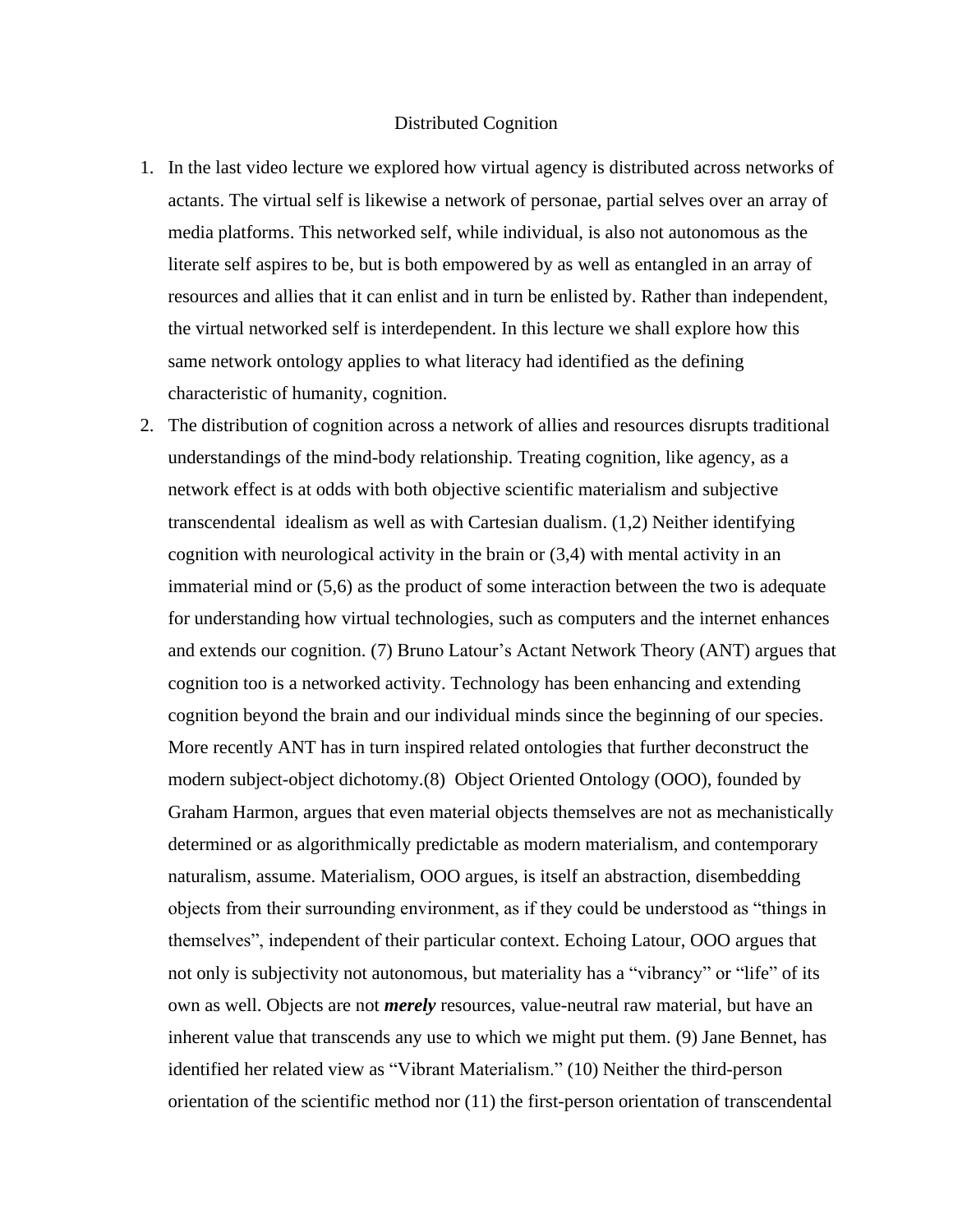subjectivity, Bennet advocates for (12) a second-person alterity orientation to reality. Even inorganic metals and minerals are neither passive objects nor "brute" matter but vibrant beings calling for our attentive respect.

- 3. Reality is neither (1) a machine nor (2) an organism but (3) a society calling for a "political" approach inclusive of all beings whatsoever, from quarks to quasars. Material things are not to be modeled on colliding billiard balls, but are better approached as participants recruited and enlisted into a political ecology of networked processes. (4) Even intelligence ought not to be restricted to conscious subjects, any more than agency generally. Rather cognition, like agency, is a network effect, and reality as a whole is comprised not of substances, whether they be subjects or objects or some mixture of both, but rather reality as a whole should be approached as a network of networks, dynamic and smart. Virtual ontology is then neither a transcendental idealism nor a scientific materialism nor a Cartesian dualism but rather what one might call (5) an inverted Neoplatonism, all things participating, each in its own characteristic style, in an evolving vibrant or shimmering intelligence, more bottom-up than top-down.
- 4. As they say, however, the devil is in the details. So let us drill down to specifics: Distributed cognition can be divided into three classes:
	- a. **Embodied** cognition in which one looks at how cognition extends beyond the brain to include other parts of the body, especially our sensory organs and our muscles.
	- b. **Embedded** cognition in which objects in our immediate environment are also enlisted in cognitive activity that is best attributed to the network as a whole, rather than restricted to the firing of neurons in the brain.
	- c. **Extended** cognition in which resources and allies are enlisted beyond the immediate environment to the internet as a whole.
- 5. With regards to embodied cognition, the first consideration is the role of the sensory organs in cognition. (1) The senses are not simply (2) passive sensors. (3) Rather sensations are attentive and attention is selective.
- 6. For example hearing, let alone listening, is not simply a matter of registering sounds. Sounds can go unnoticed, and sounds can be discriminated, that is foregrounded against background ambient noise, that is other sounds one does not intend to attend to. People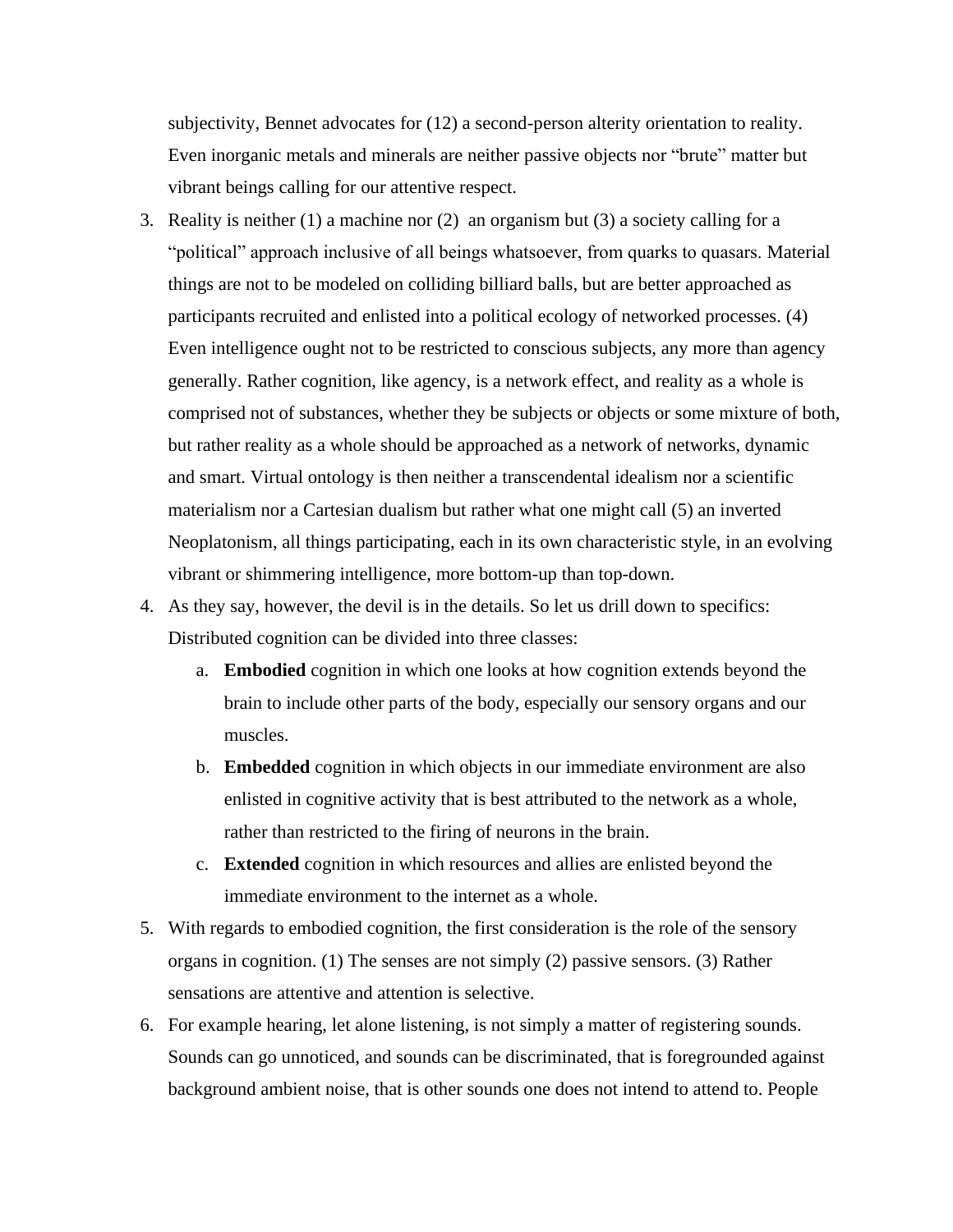with hearing aids on the other hand can have a difficult time (1) listening to a conversation in a party situation where multiple conversations are occurring over one another. (2) To track any given conversation in such a setting one's hearing must be directed—one must not simply hear but listen to the intended speaker.

- 7. So too conscious human behavior is not simply a monitored mechanistic process but an intentional activity
- 8. Take the example of a potter throwing a pot or a (1) basketball player making a shot. Attention is not on the hands but through the hands onto the pot or the hoop. Learning these skills is not a matter of "book learning" but the fruit of years of practice. For it is not only the mind or the brain but also the hands and the overall body that is doing the learning. Even if one could download a pottery or a basketball shooting program instantly into the brain, that would not enable one to be a potter or basketball shooter without training the muscles that need to be so precisely coordinated to perform these feats. They too are necessary participants in the overall activity.
- 9. Embedded cognition enlists resources and allies in the immediate environment to perform cognitive activities. (1) For example I can multiply any set of four digit numbers, but not in my head. (2) To do so I must also avail myself of pencil and paper. They too are necessary components of my cognitive activity.
- 10. The new field of "cognitive archeology" studies ancient artifacts to infer the intentional cognitive abilities of our early human ancestors. They also speculate on how such artifacts may scaffold cognitive behaviors. (1) For example, it is argued that the evolution of counting likely began by the use of  $(2, 3, 4, 5)$  fingers to determine how many objects were present. Before the evolution of the spoken word, it may well have been that humans could no more count without using their fingers anymore than I can multiply large numbers together without the use of some external medium. The fact that nearly all numbering systems are base ten suggest that fingers lie at their origin to be latter offloaded to the voice and then to marks on bone or some other material medium.
- 11. Analogous to the social construction of technology, which looks at how users play with a given technology to find new uses for it, (1) embedded cognition involves using objects in the immediate environment to think with. (2) Civilization just is the transformation of human environments to make human life, including human cognition easier.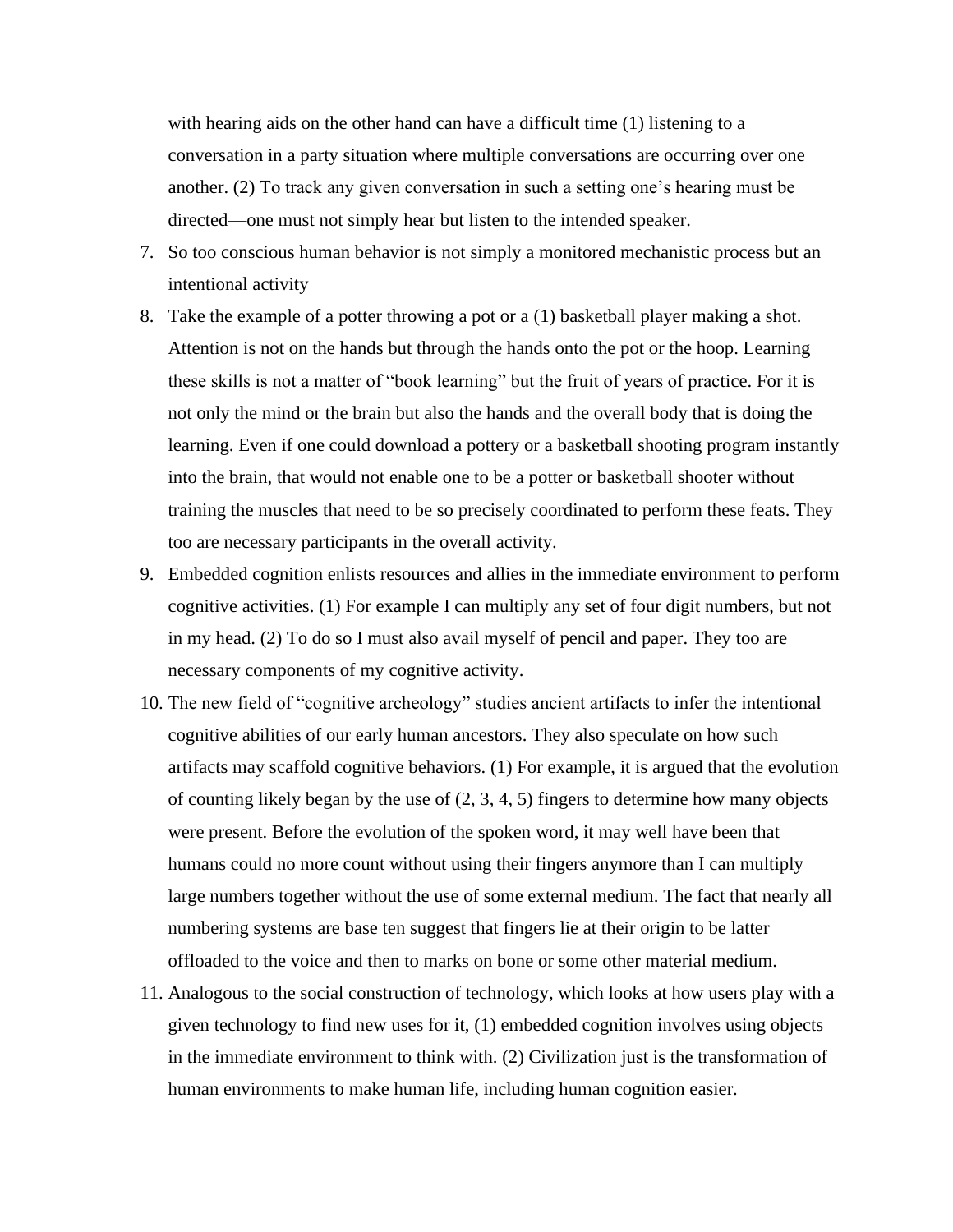- 12. A speed bump reminds me to slow down, in fact it punishes my car if I don't, leading to a safer environment for kids at play. (1) I place my car keys in the same spot every night, so that I do not have to remember every morning where I put them. I use the geography of my home to help me remember where they are. (2) Or a cook may measure out and arrange recipe ingredients on a counter so that he or she does not need to consult the recipe again while cooking. Reading the instructions have been off-loaded to bowls on the counter.
- 13. It can come as a surprise to modern, literate thinkers to remember that solitary reasoning in one's own brain alone is itself actually a product of literacy. In oral culture, reasoning is always embedded. (1) Storytellers use props suited to the understanding of the particular audience immediately present before them. (2) Dialogue is an even more dramatic example of the embedded character of oral cognition. Dialogue involves two or more speakers present face to face before each other talking some common thought. Genuine dialogue requires that each interlocutor be prepared to learn from the other. Thus each contributes to the cognitive activity whose agency is to be attributed to the immediate relationship in which both are embedded. (3) Problem solving through brainstorming within a team is another example of embedded cognition where cognitive activity is most appropriately attributed to the team as a group than to any given member.
- 14. Finally, extended cognition further distributes cognition beyond the immediate environment to the world beyond, both material and virtual. Writing revolutionized cognition by affording humans a medium for offloading memory onto an external device. Libraries enable researchers to draw upon thought from around the world and down through the ages.
- 15. While the role of texts in cognition has always been known, its significance had been largely overlooked and unrecognized until the rise of the computer. Once activities, clearly recognized as cognitive when done by human computers, (1) began to be automated and exponentially accelerated by cybernetic computers, the question of whether computers could one day think became unavoidable. Computers may never become conscious, but computers are machines to think with, indeed machines on which we are shifting an increasing percentage of the cognitive load in our own thinking.